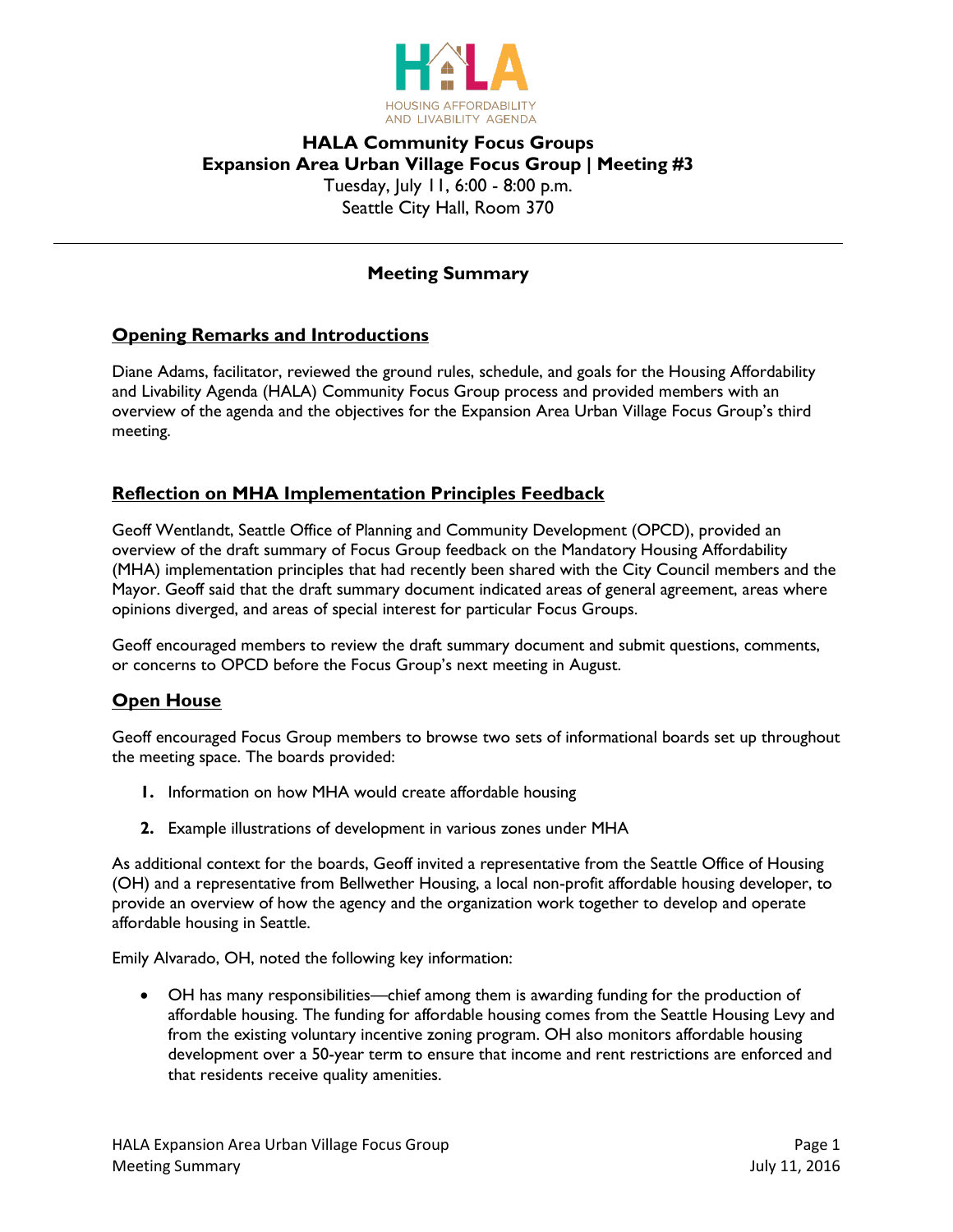- OH puts out Requests for Proposals (RFPs) for affordable housing development. Interest in these RFPs often substantially exceeds available annual funding. OH then evaluates proposals based on sustainability, cost effectiveness, proximity to amenities, location, and need.
- For every dollar that the City invests in affordable housing, developers are able to leverage approximately three additional dollars of private and public funding.

Susan Boyd, Bellwether Housing, added a non-profit affordable housing developer's perspective, highlighting the following points:

- Bellwether Housing operates approximately 1,900 affordable homes throughout the city, with 200 additional units currently under development.
- Many of Bellwether's affordable housing developments use OH funds to leverage other sources of federal and private funding.
- Bellwether Housing is currently working on a project along Dexter Avenue that will offer 72 units of affordable housing. Bellwether funded this development by combining \$8 million in City funds with \$14 million from other sources.

Focus Group members reviewed the informational boards and engaged in discussion with City staff and the Bellwether Housing representative.

### **Large Group Discussion**

The group reconvened after the open house and Diane presented several discussion questions. Focus group members responded with their perspectives:

- One board highlighted criteria that the City uses when choosing where to locate affordable housing. Are there additional criteria that the City could add to this selection process?
	- o Access to good schools with capacity to accept new students
	- $\circ$  Provide housing that addresses common tenant barriers (e.g., criminal records)
	- o Access to healthcare and mental health resources
	- o Access to government resources
	- $\circ$  Strategies for effectively measuring successful and equitable implementation of affordable housing
- What types of affordable housing development would you like to see more of? Less of?
	- o More triplexes and cottages
	- o More mid-rise buildings that are well-designed and incorporated into existing neighborhood design (e.g. The Jefferson in the Central District)
	- $\circ$  A variety of affordable housing types (e.g. studio, one-bedroom, two-bedroom, etc.); with an emphasis on family-sized housing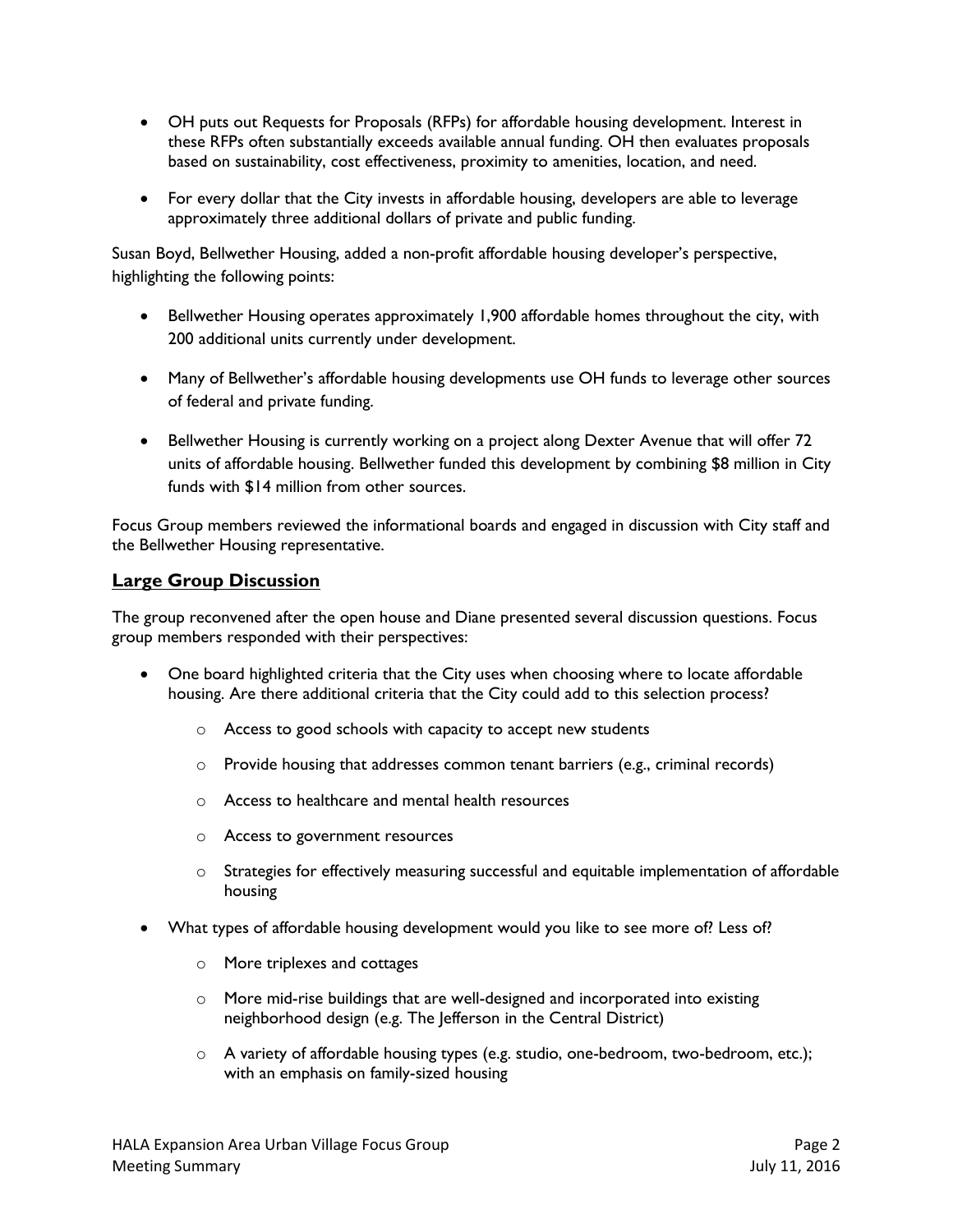- o More ownership models (e.g. permanent affordability through land co-ops, condominiums, etc.)
- o Townhomes or other design-styles that provide renters with an outdoor space
- $\circ$  Housing that prioritizes groups with an exceptional or imminent needs (e.g. veterans, individuals exiting homelessness, individuals living with disabilities, etc.)
- Should there be any changes to the proposed structure for the implementation of MHA payment or performance throughout the city? (for more information, see the Proposed MHA [Cost Areas\)](http://www.seattle.gov/Documents/Departments/HALA/FocusGroups/July/July_FG_Boards_AffHousing.pdf#page=5)
	- $\circ$  The proposed strategy should be more nuanced to account for variability in development costs within the noted zones (e.g. certain areas within the south Seattle zone can be more expensive than other areas within the same zone)
	- o Performance and payment amounts should differ based on whether the land is in an urban village
	- $\circ$  The proposed percentages should be higher to help the City address the vital need for affordable housing
	- o Development in the north and south of Seattle should have to pay more and/or construct more units than is currently proposed, as a bulk of future development will likely to occur in these areas
- Are the provided example renderings of what MHA development could look like in different zoning areas an appropriate tradeoff for increased affordable housing?
	- $\circ$  The proposed increases feel conservative; additional affordable housing should be incorporated to help Seattle meet its current needs
	- o There is no one-size-fits-all approach, and development needs to consider local factors (e.g., street access, parking, etc.)
	- $\circ$  Increasing the height of structures is an appropriate way to manage density increases to allow for more open space
	- o Increasing building height to support affordable housing is appropriate
- Are there any adjustments that could be made to proposed MHA developments that would allow them to better fit within existing neighborhoods?
	- o Include commercial space that is attractive to small businesses
	- o Provide parking and loading zones to support residents
	- o Include infrastructure for electric vehicle charging
	- o Encourage variety in building design

Focus Group members also highlighted that development in single family areas should subject to MHA requirements.